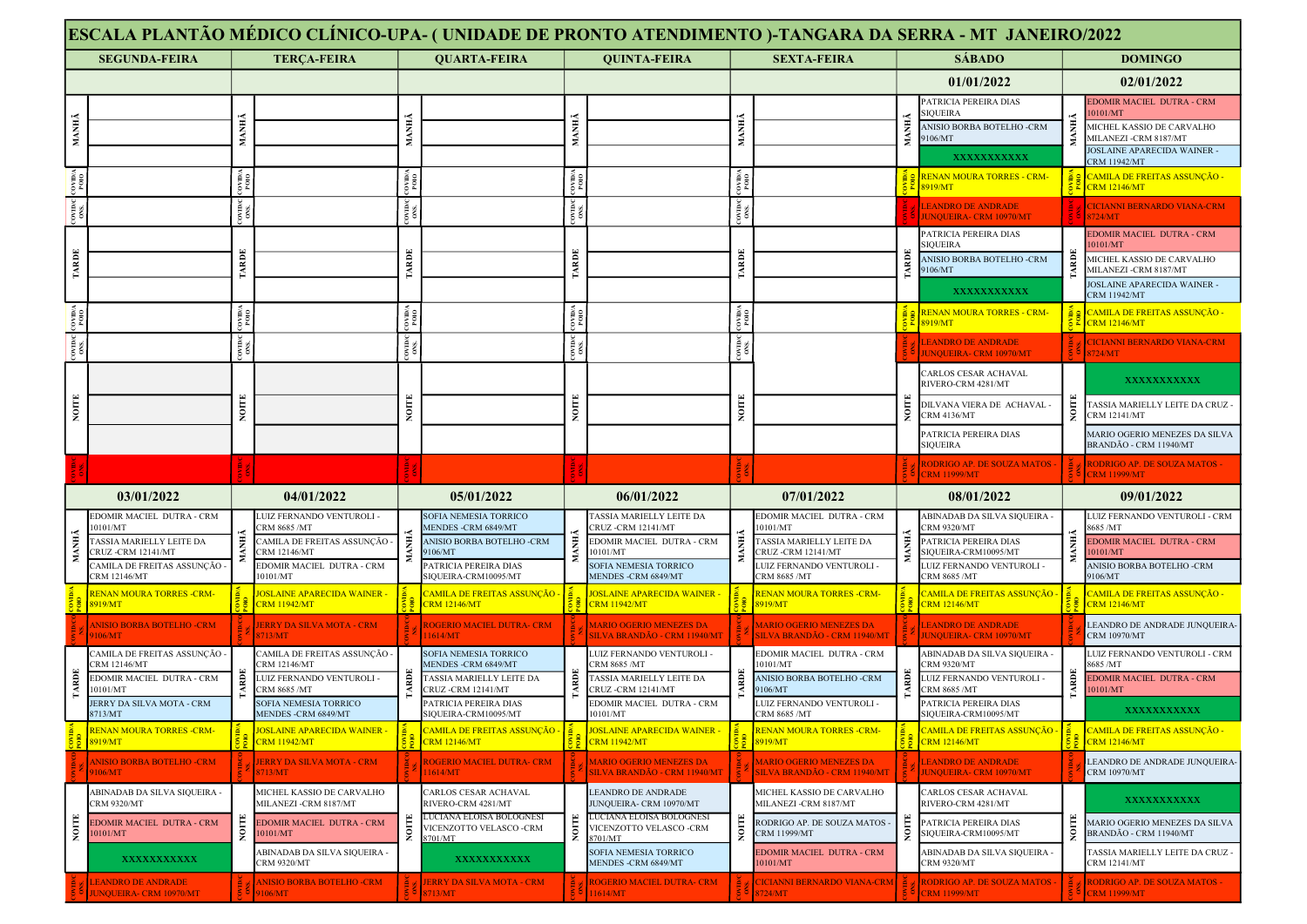|             | 10/01/2022                                                                                                                          |   | 11/01/2022                                                                                                                                | 12/01/2022                                                                                                                                         |             | 13/01/2022                                                                                                                               |       | 14/01/2022                                                                                                                                |             | 15/01/2022                                                                                                                                   | 16/01/2022                                                                                                                                        |
|-------------|-------------------------------------------------------------------------------------------------------------------------------------|---|-------------------------------------------------------------------------------------------------------------------------------------------|----------------------------------------------------------------------------------------------------------------------------------------------------|-------------|------------------------------------------------------------------------------------------------------------------------------------------|-------|-------------------------------------------------------------------------------------------------------------------------------------------|-------------|----------------------------------------------------------------------------------------------------------------------------------------------|---------------------------------------------------------------------------------------------------------------------------------------------------|
| MANHÃ       | EDOMIR MACIEL DUTRA - CRM<br>0101/MT<br>ASSIA MARIELLY LEITE DA<br>CRUZ -CRM 12141/MT<br>CAMILA DE FREITAS ASSUNÇÃO<br>CRM 12146/MT |   | LUIZ FERNANDO VENTUROLI -<br>:RM 8685 /MT<br>CAMILA DE FREITAS ASSUNÇÃO -<br>CRM 12146/MT<br>EDOMIR MACIEL DUTRA - CRM<br>10101/MT        | SOFIA NEMESIA TORRICO<br><b><i>AENDES -CRM 6849/MT</i></b><br>ANISIO BORBA BOTELHO -CRM<br>9106/MT<br>ATRICIA PEREIRA DIAS<br>SIQUEIRA-CRM10095/MT |             | TASSIA MARIELLY LEITE DA<br>CRUZ -CRM 12141/MT<br>EDOMIR MACIEL DUTRA - CRM<br>10101/MT<br>SOFIA NEMESIA TORRICO<br>MENDES - CRM 6849/MT |       | EDOMIR MACIEL DUTRA - CRM<br>0101/MT<br><b>TASSIA MARIELLY LEITE DA</b><br>CRUZ -CRM 12141/MT<br>UIZ FERNANDO VENTUROLI -<br>CRM 8685 /MT | MANHÃ       | <b>JOSLAINE APARECIDA WAINER</b><br>RM 11942/MT<br>ABINADAB DA SILVA SIQUEIRA<br>RM 9320/MT<br>PATRICIA PEREIRA DIAS<br>SIQUEIRA-CRM10095/MT | MICHEL KASSIO DE CARVALHO<br>MILANEZI -CRM 8187/MT<br>LEANDRO DE ANDRADE JUNQUEIRA<br>CRM 10970/MT<br><b>EDOMIR MACIEL DUTRA - CRM</b><br>0101/MT |
|             | <b>RENAN MOURA TORRES -CRM-</b><br>8919/MT                                                                                          |   | <b>IOSLAINE APARECIDA WAINER -</b><br><b>CRM 11942/MT</b>                                                                                 | <u> CAMILA DE FREITAS ASSUNÇÃO -</u><br><b>CRM 12146/MT</b>                                                                                        |             | <u>- JOSLAINE APARECIDA WAINER</u><br><b>CRM 11942/MT</b>                                                                                |       | RENAN MOURA TORRES -CRM-<br>8919/MT                                                                                                       |             | <b>RENAN MOURA TORRES -CRM-</b><br>8919/MT                                                                                                   | <mark>JOSLAINE APARECIDA WAINER -</mark><br>$5 \frac{2}{5}$ CRM 11942/MT                                                                          |
|             | NISIO BORBA BOTELHO -CRM<br>106/MT                                                                                                  |   | <b>JERRY DA SILVA MOTA - CRM</b><br>713/MT                                                                                                | <b>ROGERIO MACIEL DUTRA- CRM</b><br>1614/MT                                                                                                        |             | <b>MARIO OGERIO MENEZES DA</b><br>SILVA BRANDÃO - CRM 11940/MT                                                                           |       | <b>MARIO OGERIO MENEZES DA</b><br>SILVA BRANDÃO - CRM 11940/MT                                                                            |             | <b>LEANDRO DE ANDRADE</b><br><b>UNQUEIRA- CRM 10970/MT</b>                                                                                   | <b>CICIANNI BERNARDO VIANA-CRM</b><br>3724/MT                                                                                                     |
| <b>ARDE</b> | CAMILA DE FREITAS ASSUNÇÃO -<br>RM 12146/MT<br>EDOMIR MACIEL DUTRA - CRM<br>0101/MT<br>JERRY DA SILVA MOTA - CRM                    | ã | CAMILA DE FREITAS ASSUNÇÃO -<br>CRM 12146/MT<br>UIZ FERNANDO VENTUROLI -<br>CRM 8685 /MT<br>SOFIA NEMESIA TORRICO                         | <b>SOFIA NEMESIA TORRICO</b><br>MENDES -CRM 6849/MT<br>TASSIA MARIELLY LEITE DA<br>RUZ -CRM 12141/MT<br>PATRICIA PEREIRA DIAS                      | <b>ARDE</b> | LUIZ FERNANDO VENTUROLI -<br>CRM 8685 /MT<br>TASSIA MARIELLY LEITE DA<br>CRUZ -CRM 12141/MT<br>EDOMIR MACIEL DUTRA - CRM                 |       | EDOMIR MACIEL DUTRA - CRM<br>0101/MT<br>ANISIO BORBA BOTELHO -CRM<br>9106/MT<br>LUIZ FERNANDO VENTUROLI -                                 |             | <b>JOSLAINE APARECIDA WAINER</b><br>CRM 11942/MT<br>ABINADAB DA SILVA SIQUEIRA -<br>RM 9320/MT<br>PATRICIA PEREIRA DIAS                      | MICHEL KASSIO DE CARVALHO<br>MILANEZI -CRM 8187/MT<br>LEANDRO DE ANDRADE JUNQUEIRA<br>CRM 10970/MT<br>EDOMIR MACIEL DUTRA - CRM                   |
|             | 8713/MT<br><b>RENAN MOURA TORRES -CRM-</b><br>8919/MT                                                                               |   | MENDES -CRM 6849/MT<br><mark>JOSLAINE APARECIDA WAINER -</mark><br><b>CRM 11942/MT</b>                                                    | SIQUEIRA-CRM10095/MT<br><u> CAMILA DE FREITAS ASSUNÇÃO -</u><br><b>CRM 12146/MT</b>                                                                |             | 10101/MT<br><b>JOSLAINE APARECIDA WAINER</b><br><b>CRM 11942/MT</b>                                                                      |       | CRM 8685 /MT<br><mark>RENAN MOURA TORRES -CRM-</mark><br>8919/MT                                                                          |             | SIQUEIRA-CRM10095/MT<br><b>RENAN MOURA TORRES -CRM-</b><br>8919/MT                                                                           | 0101/MT<br><b>JOSLAINE APARECIDA WAINER -</b><br>$5 \times$ CRM 11942/MT                                                                          |
|             | <b>ANISIO BORBA BOTELHO -CRM</b><br>106/MT                                                                                          |   | <b>JERRY DA SILVA MOTA - CRM</b><br>3713/MT                                                                                               | <b>ROGERIO MACIEL DUTRA- CRM</b><br>11614/MT                                                                                                       |             | <b>MARIO OGERIO MENEZES DA</b><br>SILVA BRANDÃO - CRM 11940/MT                                                                           |       | <b>MARIO OGERIO MENEZES DA</b><br>SILVA BRANDÃO - CRM 11940/MT                                                                            |             | <b>LEANDRO DE ANDRADE</b><br>JUNQUEIRA- CRM 10970/MT                                                                                         | <b>CICIANNI BERNARDO VIANA-CRM</b><br>3724/MT                                                                                                     |
|             | ABINADAB DA SILVA SIQUEIRA -<br>RM 9320/MT                                                                                          |   | MICHEL KASSIO DE CARVALHO<br>MILANEZI -CRM 8187/MT                                                                                        | <b>CARLOS CESAR ACHAVAL</b><br><b>IVERO-CRM 4281/MT</b>                                                                                            |             | <b>LEANDRO DE ANDRADE</b><br>UNQUEIRA- CRM 10970/MT                                                                                      |       | ANISIO BORBA BOTELHO -CRM<br>106/MT                                                                                                       |             | ABINADAB DA SILVA SIQUEIRA -<br><b>RM 9320/MT</b>                                                                                            | MARIO OGERIO MENEZES DA SILVA<br>BRANDÃO - CRM 11940/MT                                                                                           |
| NOITE       | CARLOS CESAR ACHAVAL<br>RIVERO-CRM 4281/MT                                                                                          |   | <b>EDOMIR MACIEL DUTRA - CRM</b><br>0101/MT                                                                                               | LUCIANA ELOISA BOLOGNESI<br>VICENZOTTO VELASCO -CRM<br>8701/MT                                                                                     | NOITE       | LUCIANA ELOISA BOLOGNESI<br>VICENZOTTO VELASCO -CRM<br>8701/MT                                                                           |       | RODRIGO AP. DE SOUZA MATOS -<br>CRM 11999/MT                                                                                              | NOTE        | PATRICIA PEREIRA DIAS<br>SIQUEIRA-CRM10095/MT                                                                                                | ASSIA MARIELLY LEITE DA CRUZ<br>CRM 12141/MT                                                                                                      |
|             | DILVANA VIERA DE ACHAVAL -<br><b>CRM 4136/MT</b>                                                                                    |   | ABINADAB DA SILVA SIQUEIRA -<br>CRM 9320/MT                                                                                               | <b>EDOMIR MACIEL DUTRA - CRM</b><br>0101/MT                                                                                                        |             | SOFIA NEMESIA TORRICO<br><b>MENDES -CRM 6849/MT</b>                                                                                      |       | EDOMIR MACIEL DUTRA - CRM<br>0101/MT                                                                                                      |             | CARLOS CESAR ACHAVAL<br>RIVERO-CRM 4281/MT                                                                                                   | CICIANNI BERNARDO VIANA-CRM<br>8724/MT                                                                                                            |
|             | <b>EANDRO DE ANDRADE</b><br><b>UNQUEIRA- CRM 10970/MT</b>                                                                           |   | <b>ANISIO BORBA BOTELHO -CRM</b><br>9106/MT                                                                                               | <b>JERRY DA SILVA MOTA - CRM</b><br>8713/MT                                                                                                        |             | <b>ROGERIO MACIEL DUTRA- CRM</b><br>11614/MT                                                                                             |       | <b>CICIANNI BERNARDO VIANA-CRM</b><br>8724/MT                                                                                             |             | <b>RODRIGO AP. DE SOUZA MATOS -</b><br><b>CRM 11999/MT</b>                                                                                   | RODRIGO AP. DE SOUZA MATOS -<br><b>CRM 11999/MT</b>                                                                                               |
|             |                                                                                                                                     |   |                                                                                                                                           |                                                                                                                                                    |             |                                                                                                                                          |       |                                                                                                                                           |             |                                                                                                                                              |                                                                                                                                                   |
|             | 17/01/2022                                                                                                                          |   | 18/01/2022                                                                                                                                | 19/01/2022                                                                                                                                         |             | 20/01/2022                                                                                                                               |       | 21/01/2022                                                                                                                                |             | 22/01/2022                                                                                                                                   | 23/01/2022                                                                                                                                        |
| MANHÃ       | EDOMIR MACIEL DUTRA - CRM<br>0101/MT<br>ASSIA MARIELLY LEITE DA<br>CRUZ-CRM 12141/MT<br>CAMILA DE FREITAS ASSUNÇÃO -                |   | LUIZ FERNANDO VENTUROLI -<br>RM 8685 /MT<br>AMILA DE FREITAS ASSUNÇÃO :<br>CRM 12146/MT<br>EDOMIR MACIEL DUTRA - CRM                      | <b>SOFIA NEMESIA TORRICO</b><br><b><i>AENDES -CRM 6849/MT</i></b><br>ANISIO BORBA BOTELHO -CRM<br>9106/MT<br>PATRICIA PEREIRA DIAS                 |             | TASSIA MARIELLY LEITE DA<br>CRUZ-CRM 12141/MT<br>EDOMIR MACIEL DUTRA - CRM<br>10101/MT<br>SOFIA NEMESIA TORRICO                          | Ĕ     | EDOMIR MACIEL DUTRA - CRM<br>0101/MT<br><b>TASSIA MARIELLY LEITE DA</b><br>CRUZ -CRM 12141/MT<br>LUIZ FERNANDO VENTUROLI -                |             | ABINADAB DA SILVA SIQUEIRA<br>RM 9320/MT<br>LUIZ FERNANDO VENTUROLI -<br>CRM 8685 /MT<br>PATRICIA PEREIRA DIAS                               | LEANDRO DE ANDRADE JUNQUEIRA<br><b>RM 10970/MT</b><br>LUIZ FERNANDO VENTUROLI - CRM<br>8685 /MT<br><b>EDOMIR MACIEL DUTRA - CRM</b>               |
|             | CRM 12146/MT<br><b>RENAN MOURA TORRES -CRM-</b><br>8919/MT                                                                          |   | 10101/MT<br><b>OSLAINE APARECIDA WAINER -</b><br><mark>CRM 11942/MT</mark>                                                                | SIQUEIRA-CRM10095/MT<br>'AMILA DE FREITAS ASSUNÇÃO -<br><b>CRM 12146/MT</b>                                                                        |             | MENDES - CRM 6849/MT<br><b>JOSLAINE APARECIDA WAINER</b><br><b>CRM 11942/MT</b>                                                          |       | CRM 8685 /MT<br><b>RENAN MOURA TORRES - CRM-</b><br>3919/MT                                                                               |             | SIQUEIRA-CRM10095/MT<br><mark>JOSLAINE APARECIDA WAINER ·</mark><br><b>ERM 11942/MT</b>                                                      | 0101/MT<br><b>OSLAINE APARECIDA WAINER -</b><br><b>CRM 11942/MT</b>                                                                               |
|             | <b>ANISIO BORBA BOTELHO -CRM</b><br>106/MT                                                                                          |   | <b>JERRY DA SILVA MOTA - CRM</b><br>8713/MT                                                                                               | <b>ROGERIO MACIEL DUTRA- CRM</b><br>11614/MT                                                                                                       |             | <b>MARIO OGERIO MENEZES DA</b><br>SILVA BRANDÃO - CRM 11940/MT                                                                           |       | <b>MARIO OGERIO MENEZES DA</b><br>SILVA BRANDÃO - CRM 11940/MT                                                                            |             | <b>LEANDRO DE ANDRADE</b><br>JUNQUEIRA- CRM 10970/MT                                                                                         | <b>CICIANNI BERNARDO VIANA-CRM</b><br>8724/MT                                                                                                     |
| TARDE       | CAMILA DE FREITAS ASSUNÇÃO<br>CRM 12146/MT<br>EDOMIR MACIEL DUTRA - CRM<br>0101/MT<br><b>IERRY DA SILVA MOTA - CRM</b><br>8713/MT   |   | CAMILA DE FREITAS ASSUNÇÃO -<br>CRM 12146/MT<br>LUIZ FERNANDO VENTUROLI -<br>CRM 8685 /MT<br>SOFIA NEMESIA TORRICO<br>MENDES -CRM 6849/MT | SOFIA NEMESIA TORRICO<br>MENDES -CRM 6849/MT<br>TASSIA MARIELLY LEITE DA<br>RUZ -CRM 12141/MT<br>ATRICIA PEREIRA DIAS<br>SIQUEIRA-CRM10095/MT      | <b>RDI</b>  | LUIZ FERNANDO VENTUROLI -<br>CRM 8685 /MT<br>TASSIA MARIELLY LEITE DA<br>CRUZ-CRM 12141/MT<br>EDOMIR MACIEL DUTRA - CRM<br>10101/MT      |       | EDOMIR MACIEL DUTRA - CRM<br>0101/MT<br>ANISIO BORBA BOTELHO -CRM<br>9106/MT<br>LUIZ FERNANDO VENTUROLI -<br>CRM 8685 /MT                 | <b>EARD</b> | ABINADAB DA SILVA SIQUEIRA -<br>CRM 9320/MT<br>UIZ FERNANDO VENTUROLI -<br>RM 8685 /MT<br>PATRICIA PEREIRA DIAS<br>SIQUEIRA-CRM10095/MT      | DOMIR MACIEL DUTRA - CRM<br>0101/MT<br>LEANDRO DE ANDRADE JUNQUEIRA<br>CRM 10970/MT<br>UIZ FERNANDO VENTUROLI - CRM<br>8685 /MT                   |
|             | <u>RENAN MOURA TORRES -CRM-</u><br>8919/MT                                                                                          |   | <b>OSLAINE APARECIDA WAINER -</b><br><b>RM 11942/MT</b>                                                                                   | <u>'AMILA DE FREITAS ASSUNÇÃO -</u><br><b>RM 12146/MT</b>                                                                                          |             | <b>JOSLAINE APARECIDA WAINER</b><br><b>CRM 11942/MT</b>                                                                                  |       | RENAN MOURA TORRES - CRM-<br>8919/MT                                                                                                      |             | OSLAINE APARECIDA WAINER -<br><u>ERM 11942/MT</u>                                                                                            | <b>OSLAINE APARECIDA WAINER -</b><br>CRM 11942/MT                                                                                                 |
|             | ANISIO BORBA BOTELHO -CRM<br>$\frac{1}{9106}$ MT                                                                                    |   | <b>JERRY DA SILVA MOTA - CRM</b><br>8713/MT                                                                                               | <b>ROGERIO MACIEL DUTRA- CRM</b><br>$\frac{2}{9}$ $\frac{6}{11614 \text{MT}}$                                                                      |             | <b>MARIO OGERIO MENEZES DA</b>                                                                                                           |       | <b>MARIO OGERIO MENEZES DA</b><br>$\frac{2}{3}$ SILVA BRANDÃO - CRM 11940/MT $\frac{2}{3}$ SILVA BRANDÃO - CRM 11940/MT                   |             | LEANDRO DE ANDRADE<br>$\frac{2}{5}$ UNQUEIRA- CRM 10970/MT                                                                                   | ă "  CICIANNI BERNARDO VIANA-CRM<br>$5 \circ 8724 \text{/MT}$                                                                                     |
|             | ABINADAB DA SILVA SIQUEIRA<br><b>CRM 9320/MT</b>                                                                                    |   | MICHEL KASSIO DE CARVALHO<br>MILANEZI -CRM 8187/MT                                                                                        | ARLOS CESAR ACHAVAL<br>RIVERO-CRM 4281/MT                                                                                                          |             | OENY DE CAMPOS -CRM 2083/MT                                                                                                              |       | MICHEL KASSIO DE CARVALHO<br>MILANEZI -CRM 8187/MT                                                                                        |             | ABINADAB DA SILVA SIQUEIRA<br>CRM 9320/MT                                                                                                    | <b>TASSIA MARIELLY LEITE DA CRUZ -</b><br>CRM 12141/MT                                                                                            |
| NOITE       | CARLOS CESAR ACHAVAL<br>RIVERO-CRM 4281/MT                                                                                          |   | EDOMIR MACIEL DUTRA - CRM<br>10101/MT                                                                                                     | EL LUCIANA ELOISA BOLOGNESI<br>VICENZOTTO VELASCO -CRM<br>8701/MT<br>3701/MT                                                                       | NOITE       | LUCIANA ELOISA BOLOGNESI<br>VICENZOTTO VELASCO -CRM<br>8701/MT                                                                           | NOITE | RODRIGO AP. DE SOUZA MATOS -<br>CRM 11999/MT                                                                                              | NOITE       | PATRICIA PEREIRA DIAS<br>SIQUEIRA-CRM10095/MT                                                                                                | MARIO OGERIO MENEZES DA SILVA<br>BRANDÃO - CRM 11940/MT                                                                                           |
|             | DILVANA VIERA DE ACHAVAL -<br>CRM 4136/MT<br><b>LEANDRO DE ANDRADE</b>                                                              |   | ABINADAB DA SILVA SIQUEIRA -<br>CRM 9320/MT<br><b>ANISIO BORBA BOTELHO -CRM</b>                                                           | ANISIO BORBA BOTELHO -CRM<br>9106/MT<br><b>JERRY DA SILVA MOTA - CRM</b>                                                                           |             | SOFIA NEMESIA TORRICO<br>MENDES -CRM 6849/MT<br><b>ROGERIO MACIEL DUTRA- CRM</b>                                                         |       | EDOMIR MACIEL DUTRA - CRM<br>0101/MT<br>CICIANNI BERNARDO VIANA-CRM                                                                       |             | CARLOS CESAR ACHAVAL<br>RIVERO-CRM 4281/MT<br><b>RODRIGO AP. DE SOUZA MATOS -</b>                                                            | OENY DE CAMPOS -CRM 2083/MT<br><b>RODRIGO AP. DE SOUZA MATOS -</b>                                                                                |